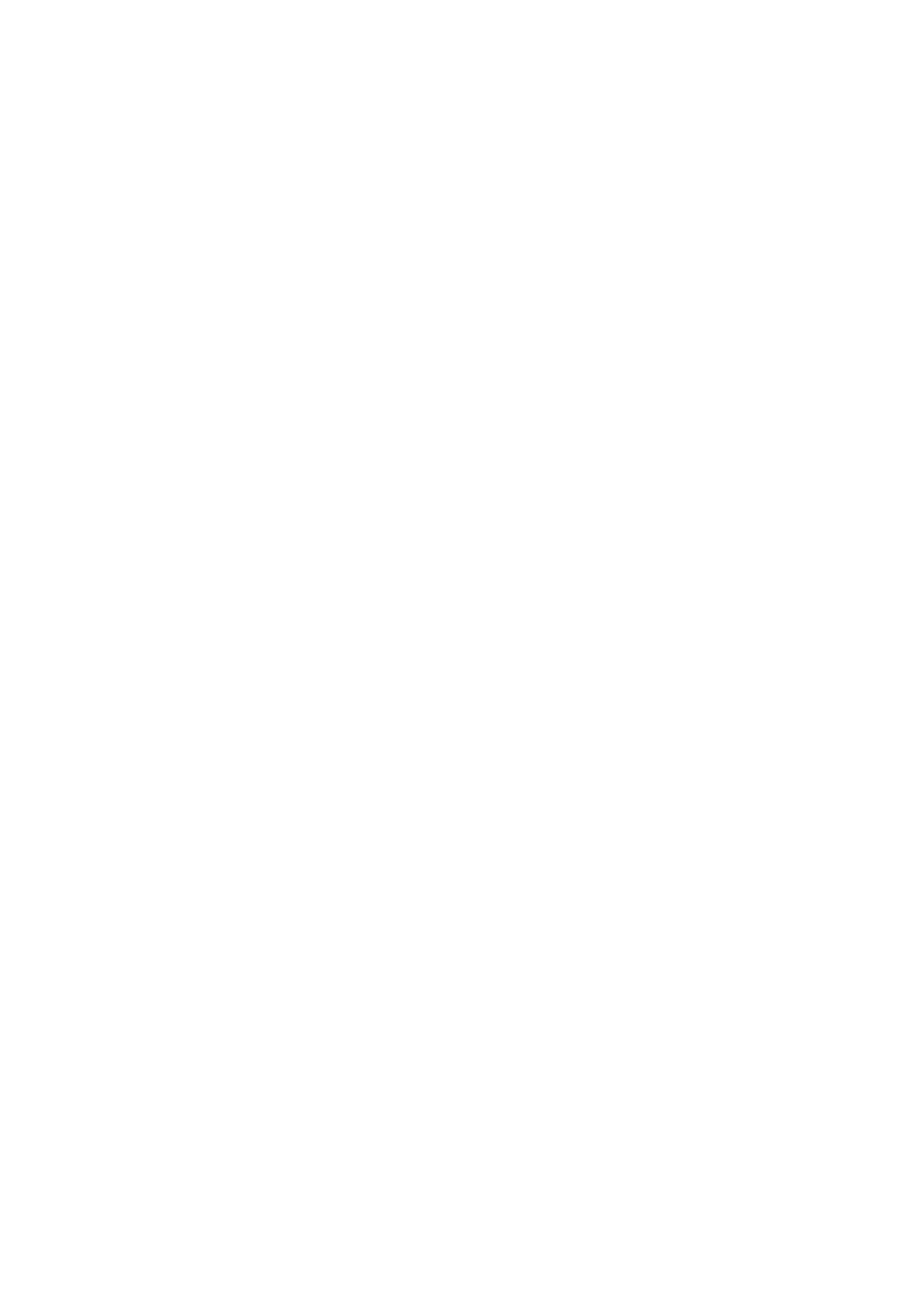## Operational policy 5.01 Managing water reserved for use by drinking water service providers

*Looking after all our water needs*

April 2011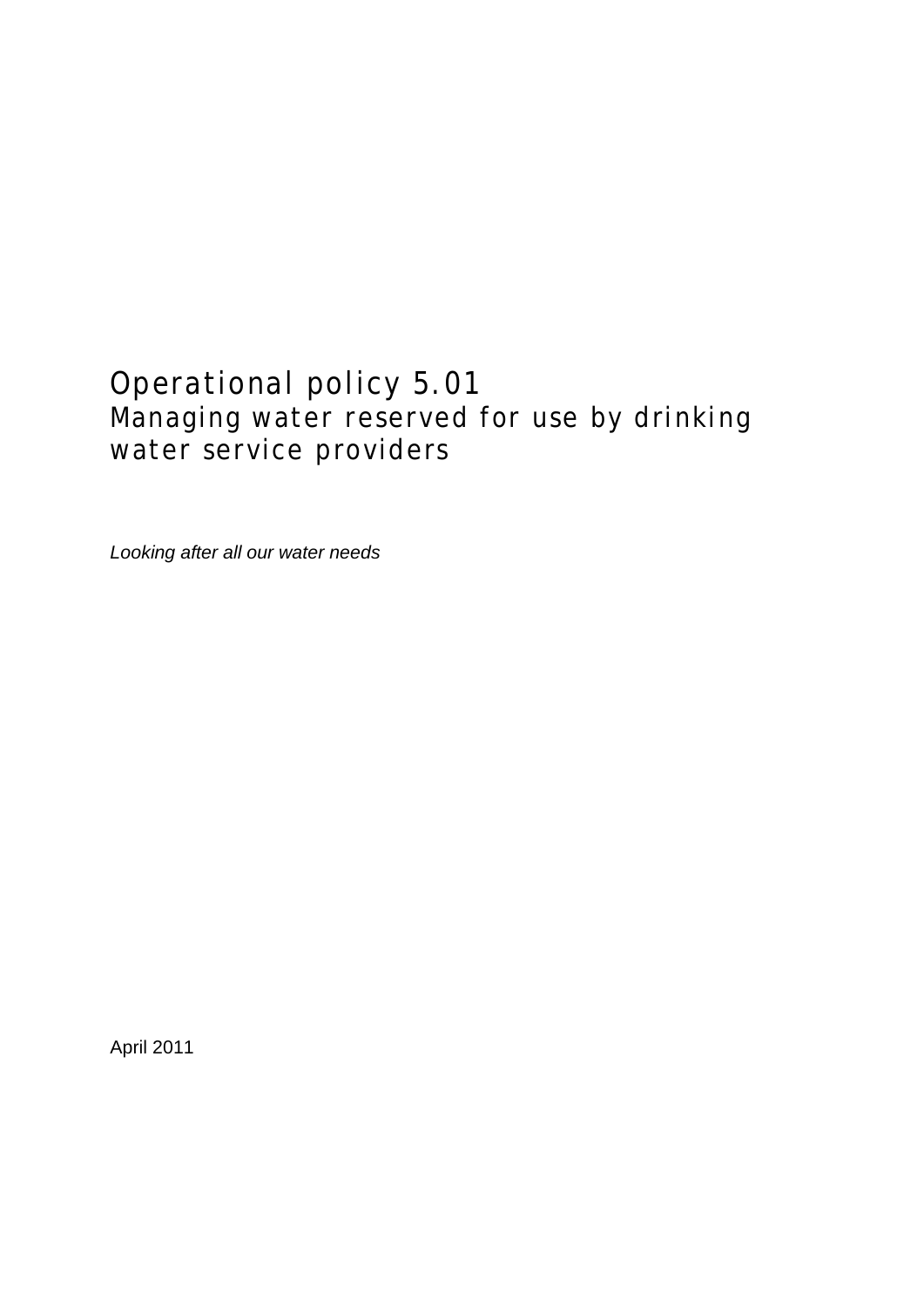#### **Department of Water**

168 St Georges Terrace Perth Western Australia 6000 Telephone +61 8 6364 7600<br>Facsimile +61 8 6364 7601 Facsimile +61 8 6364 7601 [www.water.wa.gov.au](http://www.water.wa.gov.au/)

© Government of Western Australia 2011

April 2011

This work is copyright. You may download, display, print and reproduce this material in unaltered form only (retaining this notice) for your personal, non-commercial use or use within your organisation. Apart from any use as permitted under the *Copyright Act 1968*, all other rights are reserved. Requests and inquiries concerning reproduction and rights should be addressed to the Department of Water.

ISSN 1836-9618 (online) ISBN 978-1-921907-21-0 (online)

The recommended reference for this publication is: Department of Water 2011, *Operational policy 5.01 – Managing water reserved for use by drinking water service providers*, Department of Water, Perth.

#### **Acknowledgements**

This document has been prepared by the Water Licensing Branch of the Water Resource Use Division of the Department of Water.

For more information about this report, contact Program Manager, Water Licensing Policy

#### **Disclaimer**

This document has been published by the Department of Water. Any representation, statement, opinion or advice expressed or implied in this publication is made in good faith and on the basis that the Department of Water and its employees are not liable for any damage or loss whatsoever which may occur as a result of action taken or not taken, as the case may be in respect of any representation, statement, opinion or advice referred to herein. Professional advice should be obtained before applying the information contained in this document to particular circumstances.

*This publication is available at our website [<www.water.wa.gov.au>](http://www.water.wa.gov.au/) or for those with special needs it can be made available in alternative formats such as audio, large print, or Braille.*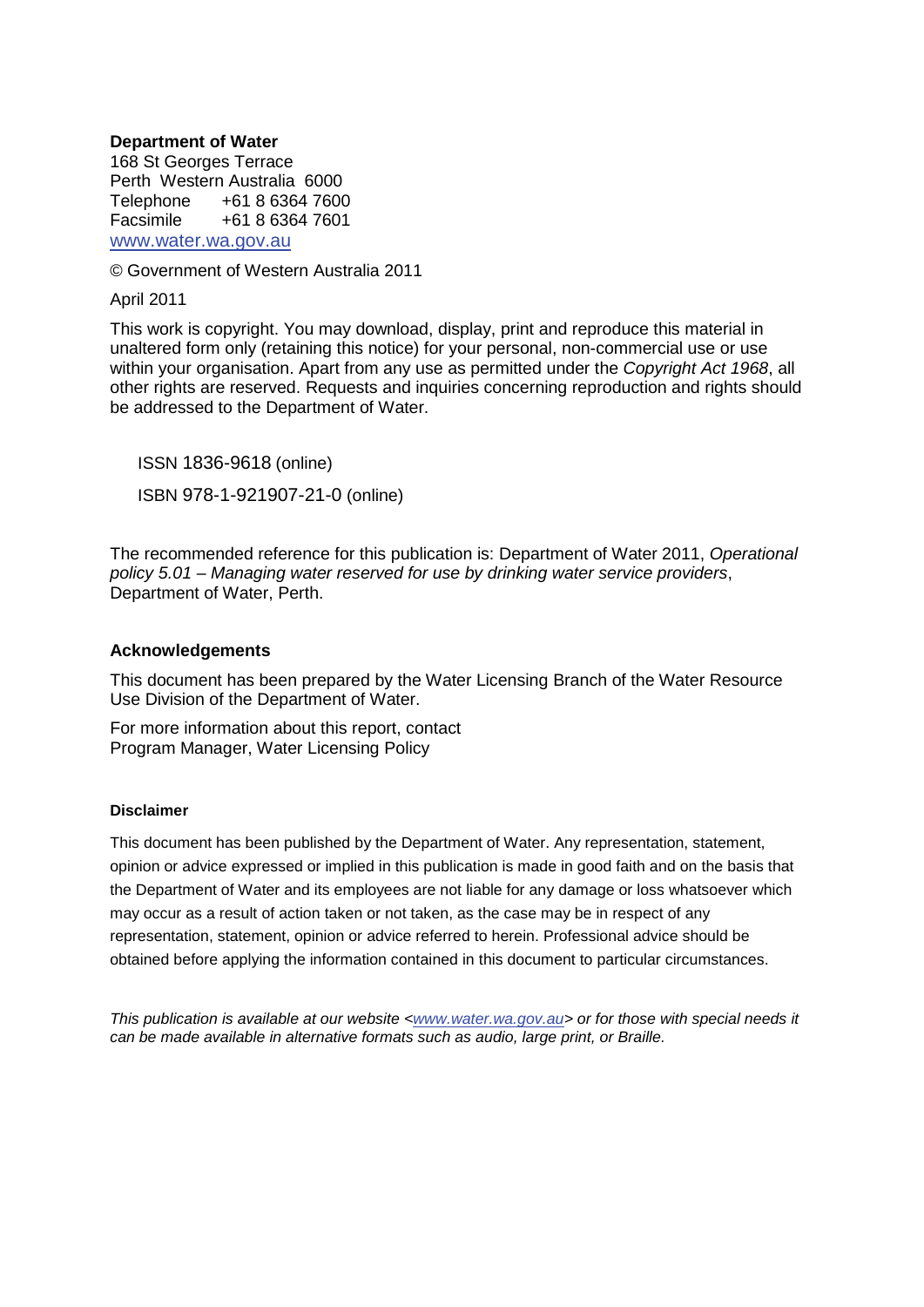## Contents

|  | 2.1<br>2.2<br>2.3<br>2.4 |  |  |  |  |
|--|--------------------------|--|--|--|--|
|  |                          |  |  |  |  |
|  | 3.1                      |  |  |  |  |
|  | 3.2                      |  |  |  |  |
|  | 3.3                      |  |  |  |  |
|  |                          |  |  |  |  |
|  |                          |  |  |  |  |
|  | 3.4                      |  |  |  |  |
|  | 3.5                      |  |  |  |  |
|  |                          |  |  |  |  |
|  |                          |  |  |  |  |
|  |                          |  |  |  |  |
|  |                          |  |  |  |  |
|  |                          |  |  |  |  |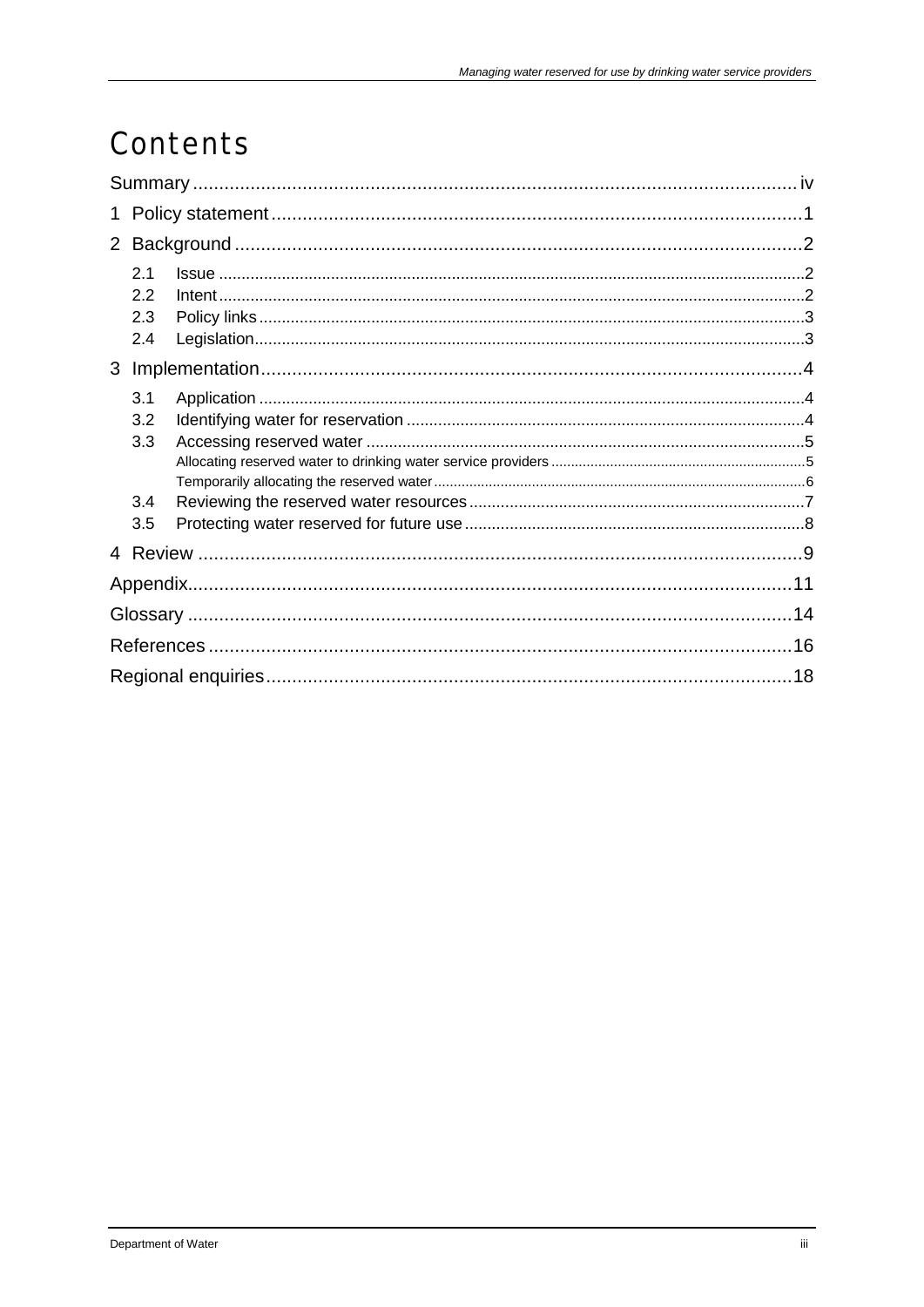## <span id="page-5-0"></span>Summary

Under this policy, the Department of Water will reserve (set aside) suitable quality water resources for future drinking water supply purposes, ensuring there is sufficient water available to meet the state's drinking water requirements in the coming years.

The policy describes:

- the criteria the department will consider when determining whether to reserve water and the volume of water to be reserved for future use
- the information to be provided by drinking water service providers
- how water reserved for future use will be protected from possible contamination, maintaining its value to the community
- the requirements water service providers will need to meet before they can be granted access to the water reserved for future use
- the process the department will use when considering granting temporary access to the reserved water for future use, for purposes other than drinking water provision.

Water to be reserved will be identified mainly through the water allocation planning process. The community and industry have an opportunity to comment on the Department of Water decisions through that process.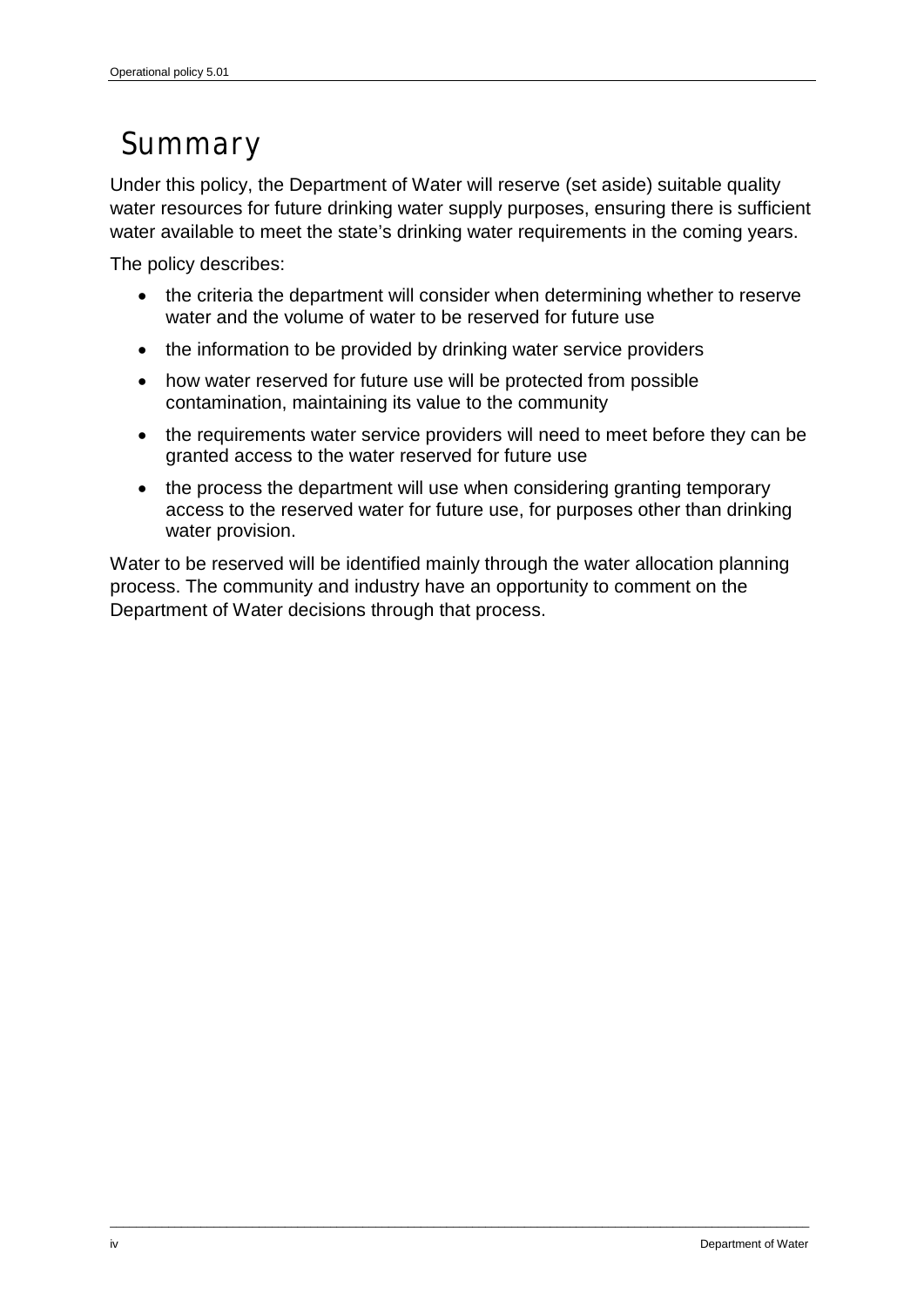# <span id="page-6-0"></span>1 Policy statement

The Department of Water (department) has assigned the highest-value use of water for consumptive purposes as drinking water suitable for human consumption. The department will, where practicable, reserve water from specific water resources to meet the future drinking water supply requirements of Western Australia and protect that water from possible contamination sources.

The reserved water resources will be allocated to existing licensed water service providers, persons or companies that are successful in the process of becoming licensed water service providers, or persons or companies that have contractual arrangements with licensed water service providers for the supply of potable drinking water supplies. As part of normal licensing practice, applications will be assessed on a case-by-case basis and water licences will be granted after all the statutory and departmental criteria for granting a water entitlement have been met.

Where there are no current plans by water service providers to develop the water reserved for future use, the reserved water may be made temporarily available to applicants that have demonstrated a need to access those resources for a clearly specified period, not exceeding 10 years, that:

- does not conflict with the timeframe of the reserve's intended purpose
- maintains the value of the reserved water resources for their originally intended purpose.

Temporarily allocated water entitlements will not be tradeable and licences generally will not be renewed.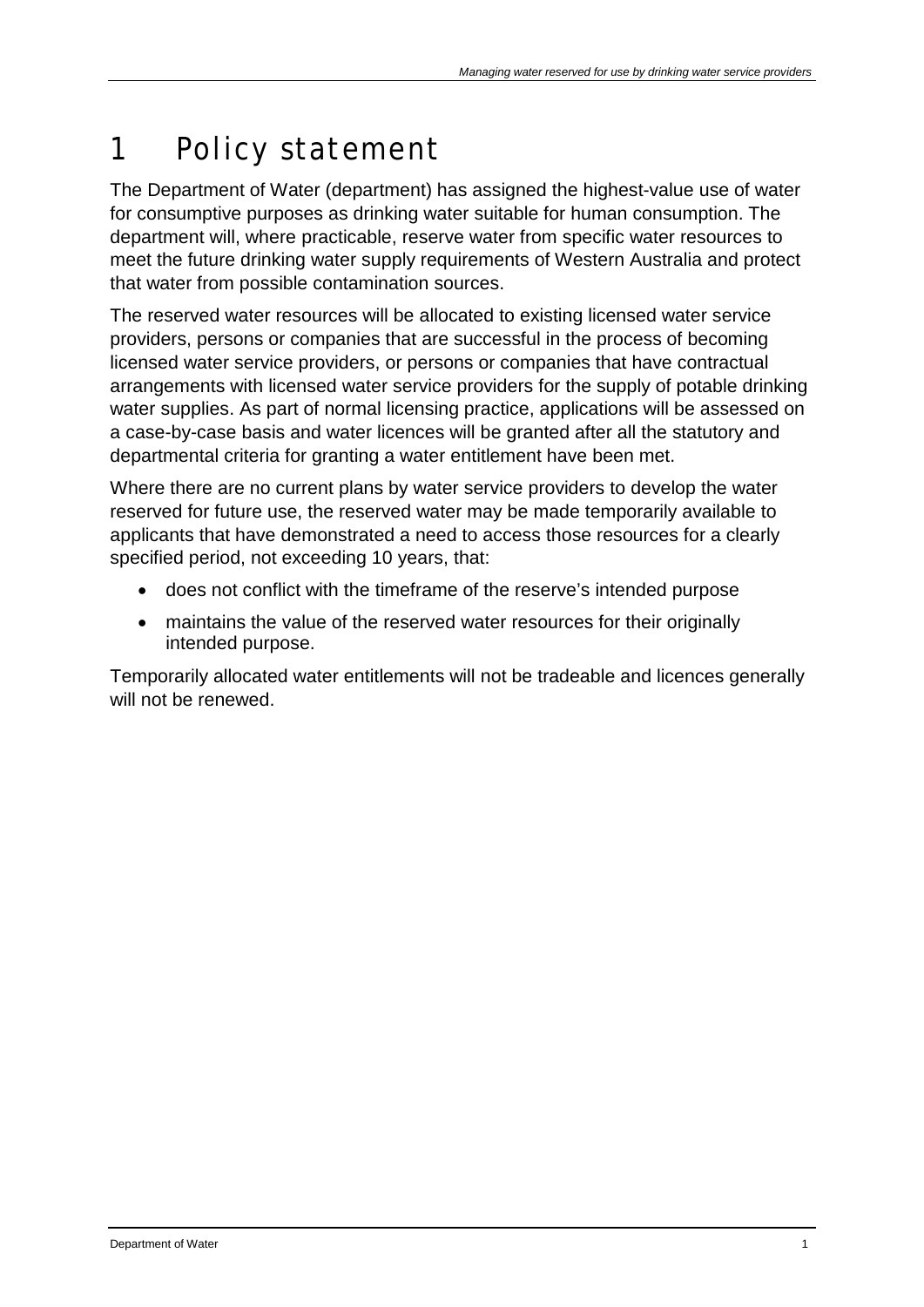## <span id="page-7-0"></span>2 Background

### <span id="page-7-1"></span>2.1 Issue

Increased competition for access to Western Australia's water resources by the growing population and expanding industries may limit the amount of water available for essential services such as drinking water supplies. To ensure these essential services are not compromised in the future, the department has a practice of reserving water from suitably located water resources for future drinking purposes.

A discussion paper drafted in 2003 and titled *Reserving and protecting water resources for future use in Western Australia* reviewed whether the practice of reserving water should continue in an environment of transferable water entitlements or whether it should be expanded to cover other uses of water. After examining the advantages and disadvantages of the various options, the paper concluded that water should continue to be reserved only for future drinking supply purposes as this was regarded to be the highest-value use of water for consumptive purposes. The conclusions of the discussion paper were supported by the community after the paper's public release.

This policy further develops the conclusions of the discussion paper. It addresses key government directions and does not conflict with the aims of the National Water Initiative (NWI) signed by the Government of Western Australia in April 2006.

The main benefits of reserving water for future drinking supply provision include:

- ensuring that adequate supplies of high-quality water are available for future drinking supply purposes, consistent with the principle of inter-generational equity
- limiting competition between drinking water service providers and other water users for access to the same water resources
- allowing sufficient lead-time to enable the development of appropriate plans and strategies to meet the longer term, future drinking water requirements of the community.

#### <span id="page-7-2"></span>2.2 Intent

The intent of this policy is to:

- maximise the benefit to the community by planning, reserving and optimising the development of water resources that are suitable for public drinking water supply
- provide a consistent approach for reserving water for public drinking water supply
- outline the criteria the department will use to reserve water
- detail the department's requirements for drinking water service providers and for other water users to temporarily access the reserved water.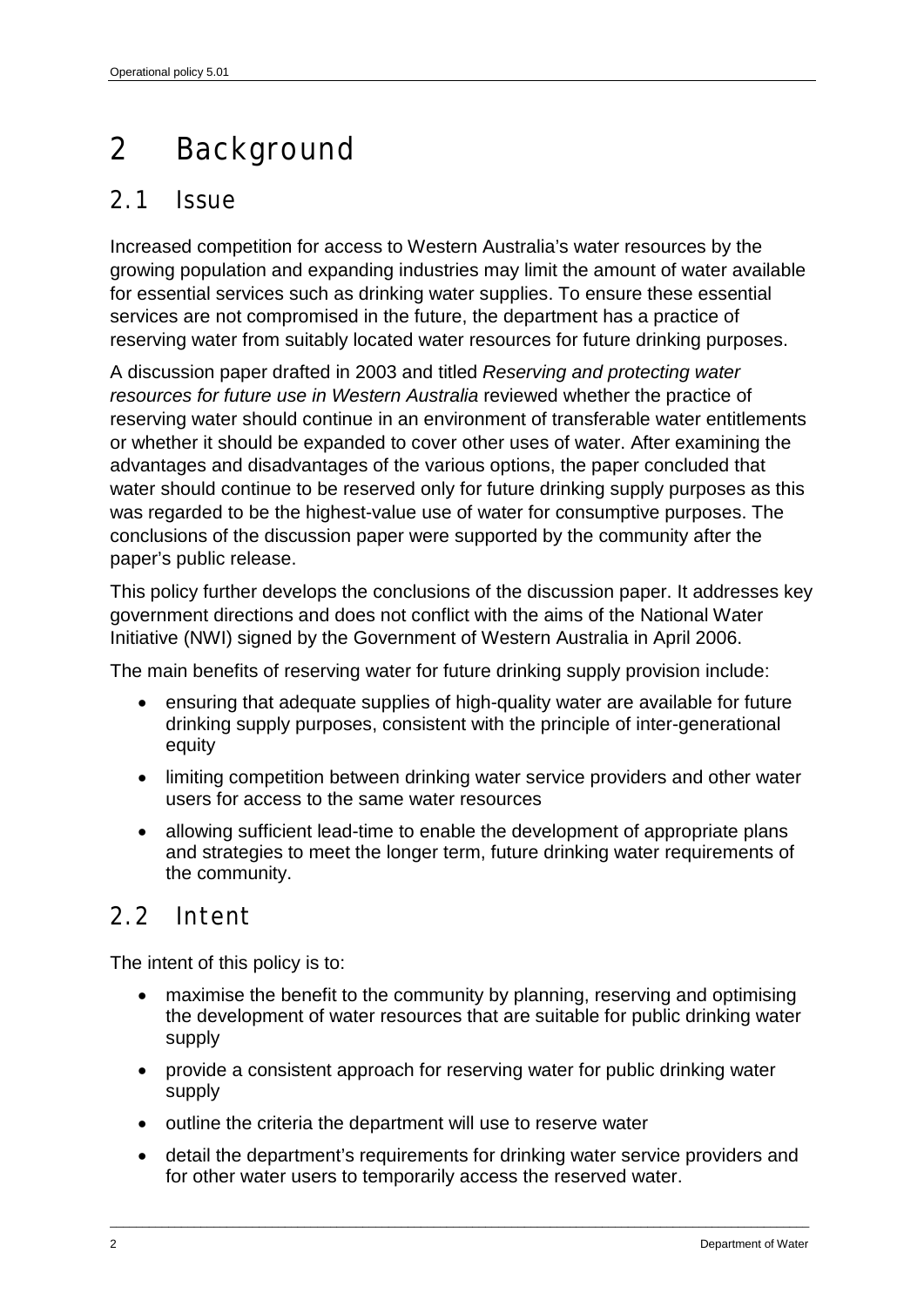### <span id="page-8-0"></span>2.3 Policy links

The policy has links to other strategic or operational policies prepared by the department and other national agreements and policies including:

- *Intergovernmental agreement on a National Water Initiative* (NWI)
- *Statewide policy no. 5, Environmental water provisions policy for Western Australia*
- *Operational policy 2.03, Managing unlicensed groundwater use*
- *Operational policy 1.02, Policy on water conservation/efficiency plans*
- *Operational policy 5.08, Use of operating strategies in the water licensing process*
- *Operational policy 5.11, Timely submission of required further information*
- *Operational policy 5.12, Hydrogeological reporting associated with a groundwater well licence*
- *Operational policy 5.13, Water entitlement transactions for Western Australia*
- *Water quality protection note, Land use compatibility in public drinking water source areas*
- *Water quality protection note, Protection of drinking water source areas an overview.*

### <span id="page-8-1"></span>2.4 Legislation

The *Rights in Water and Irrigation Act 1914* and Rights in Water and Irrigation Regulations 2000 establish the legislative framework for managing and allocating water resources in Western Australia. The primary aim of the *Rights in Water and Irrigation Act 1914* is to ensure Western Australia's water resources are sustainably used and developed to support the water needs of current and future generations while protecting ecological values. The department has a role to optimise the use of water resources, and support the state's expanding population and its drinking water requirements.

The quality of the water resources currently used or likely to be accessed in the future for drinking water supply purposes are protected by proclaiming or declaring water reserves under the *Country Areas Water Supply Act 1947* or the *Water Supply, Sewerage and Drainage Act 1909*. These reserves are recognised in environmental policies, environmental impact assessments and regulation with pollution-prevention provisions of the *Environmental Protection Act 1986*. Land use over designated water reserves, also referred to as public drinking water source areas (PDWSAs), is constrained and managed with the aim of reducing the risk of contaminating or polluting water resources.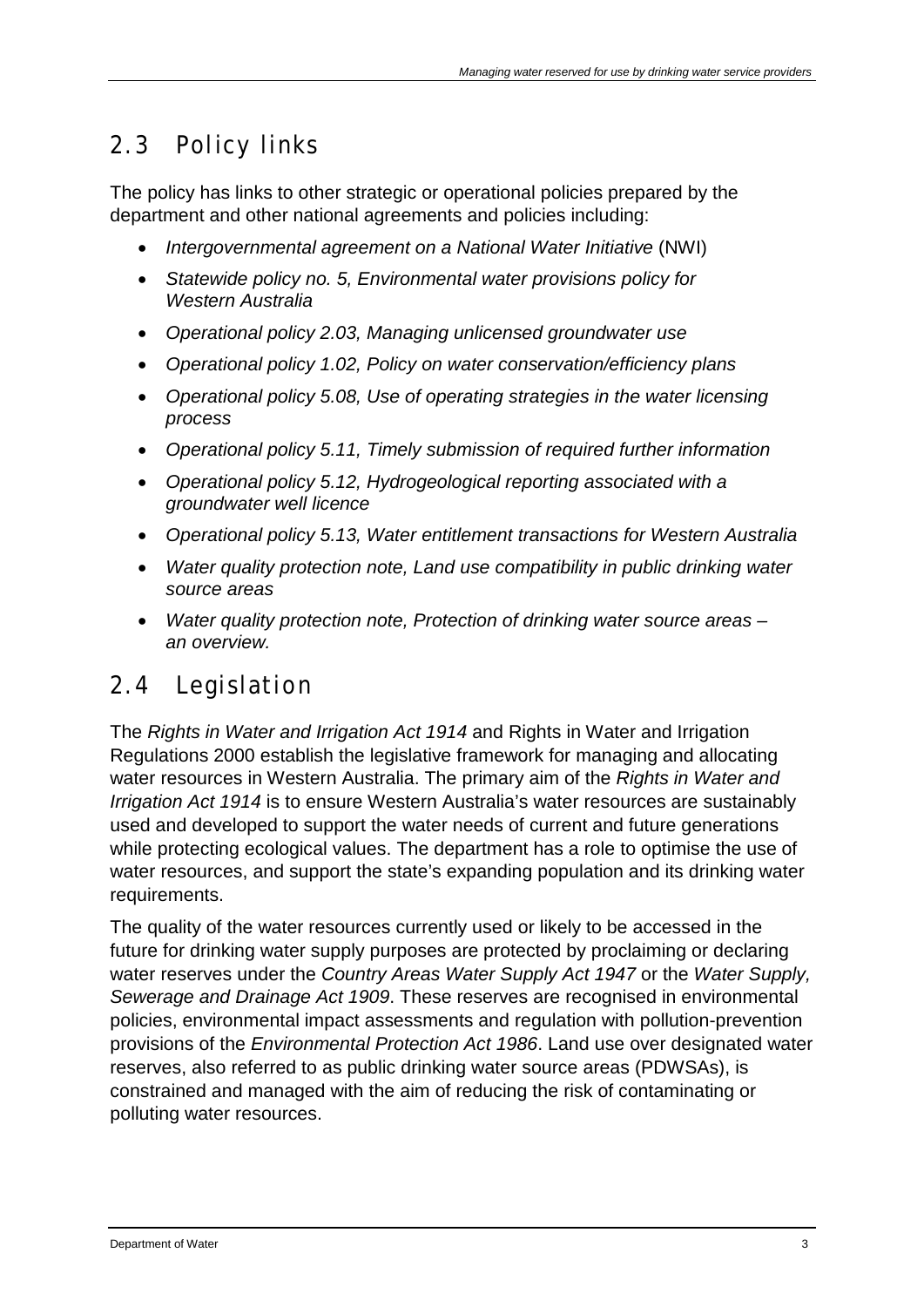# <span id="page-9-0"></span>3 Implementation

### <span id="page-9-1"></span>3.1 Application

This policy applies statewide to both surface water and groundwater resources. It overrides any earlier policies or practices adopted by the department, associated with reserving and managing water resources for future uses.

Water allocation plans will have regard for this policy when reserving water resources for future use. The plan may override this policy within the plan area where a local issue requires specific management.

### <span id="page-9-2"></span>3.2 Identifying water for reservation

When identifying a water resource with the potential to provide water for future drinking water supply purposes, the department may consider several factors including the:

- potential water yields
- water quality of the resource
- water availability
- current and potential future uses of the resource
- economic development within the area
- susceptibility of the water resource to potential contamination from land use within the proclaimed area and from external sources
- existing and likely future land uses over the resource
- distance from water demand centres
- consistency with strategic planning on future water source development
- alternative water resources able to meet future drinking water demand.

The department will also liaise with stakeholders to better determine future water demand including:

- state planning and development agencies
- existing and potential future water service providers (if known)
- local government authorities
- local community groups, local industries and water management committees.

The volumes of water reserved for drinking water scheme supplies will be based on the projected drinking water demands, generally for the next 30 years. When determining the volume of water to be reserved from the selected water resource, the department will consider the likely competition for the water resources from other water users, social and economic issues, and government directions and policies. Drinking water service providers may be required to identify their future requirements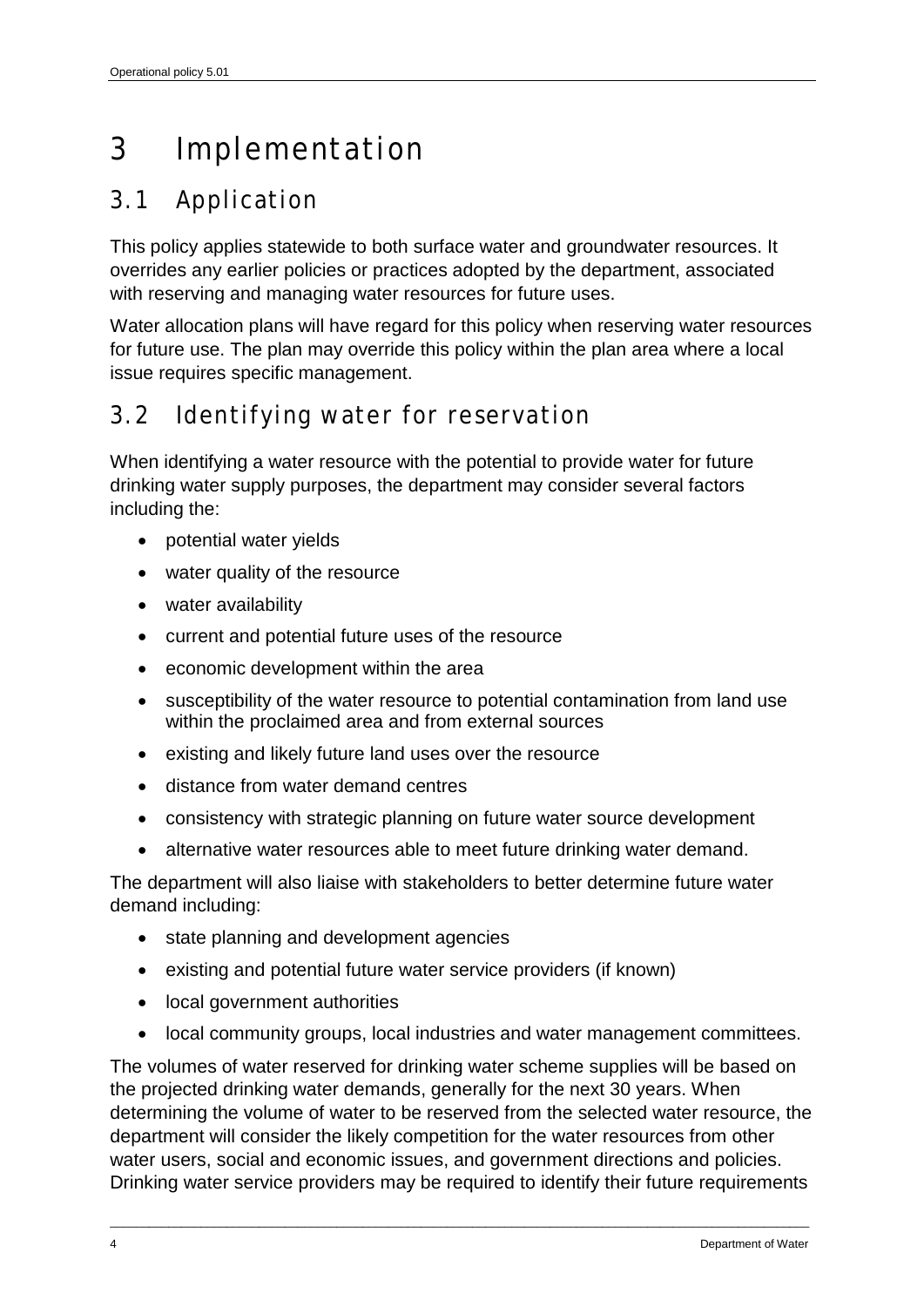and preferred water resources for development, in advance or as part of the department's water allocation planning process.

Groundwater in confined aquifers will be preferred for reservation over water found in shallower unconfined aquifers, due to the high susceptibility of the unconfined aquifers to contamination from land development. Likewise, surface waters in pristine areas (after accounting for environmental water provisions) will be preferred over watercourses located near developed areas.

The volume of water reserved for future drinking water supplies will be identified in the appropriate water allocation plan. The justification for reserving a specific volume of water from a water resource, as well as the likely timeframe for its use, will be included in the water allocation plan.

The reserved volumes will be recorded in the department's water accounting database, as a component of the allocation limit reserved for future public drinking water supply.

### <span id="page-10-0"></span>3.3 Accessing reserved water

#### <span id="page-10-1"></span>**3.3.1 Allocating reserved water to drinking water service providers**

Reserved water resources will be accessible to all water service providers, subject to those providers meeting the department's criteria for obtaining a water licence. Companies or persons that have formal arrangements to supply water to water service providers (e.g. a written contract) may also be eligible to access reserved water resources.

A licensed water service provider (or eligible person or company) interested in accessing the reserved water must submit a formal application for a 5C licence to take and use water under the *Rights in Water and Irrigation Act 1914,* supported by any further information that the department requires from the applicant during the licence assessment process.

A company that is in the process of becoming a drinking water service provider may also apply to access reserved water resources. However, such a company will need to provide the department with documentation demonstrating that it is in the process of becoming a drinking water service provider. The department will require the applicant to provide legal proof that they have become a drinking water service provider (within one year after submission of the application) before assessment of the application can be finalised.

The department will grant licences to access part or all of the reserved water to drinking water service providers (or eligible persons or companies) where a need to access that water has been identified, largely based on a source development plan of suitable water resources, actual water use requirements and demand projections.

Water service providers that access reserved water will be able to distribute water to other locations across the state to maintain adequate supplies and meet ongoing community water demands.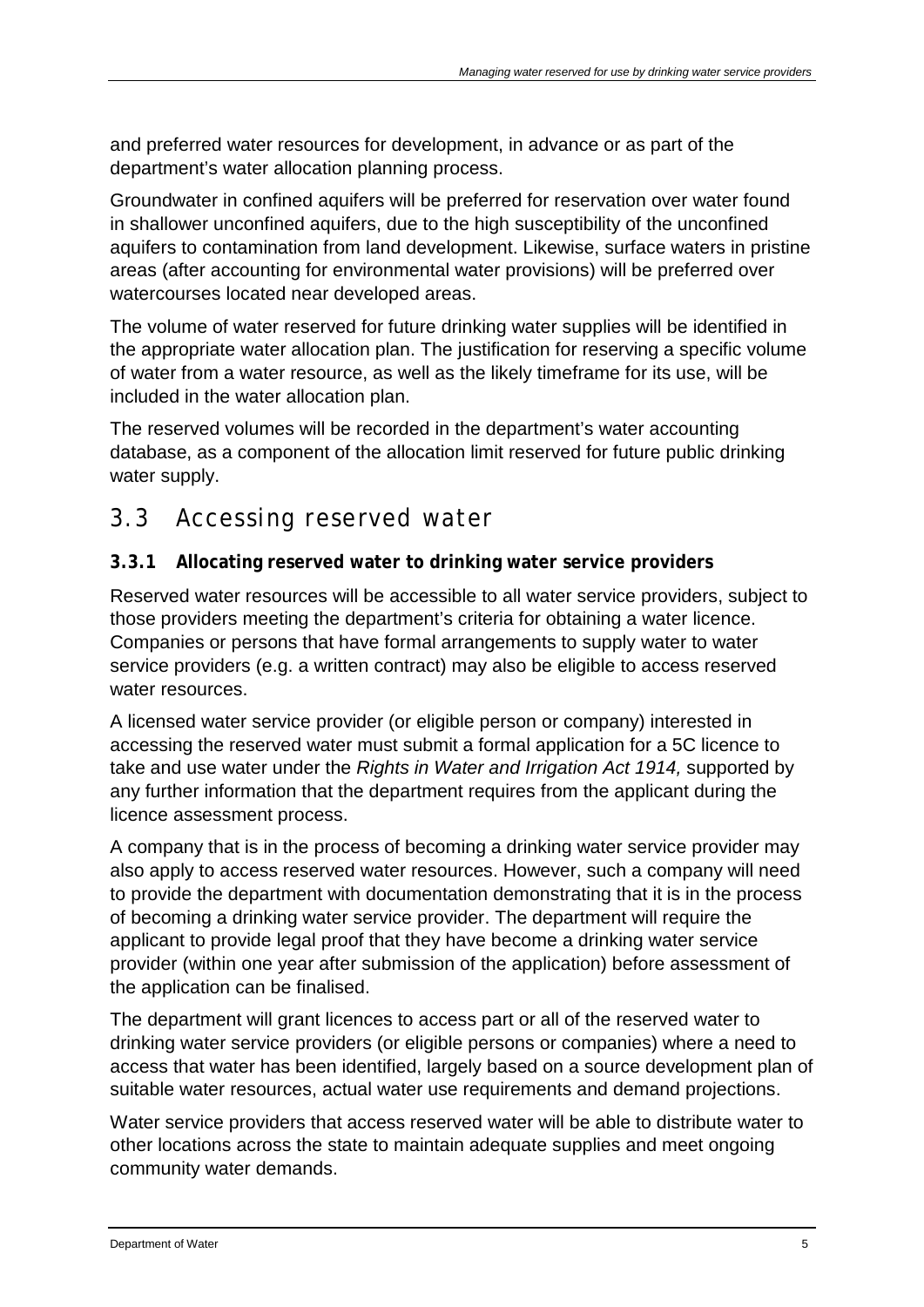When a licence from the reserved water is granted, the volume of water allocated to the water service provider will be removed from the reserved status and form part of the licensed entitlement for that particular water service provider.

In circumstances where an active water trading market exists among general water licensees, water service providers accessing the reserved water may be subject to water release mechanisms employed at the time, which may include paying a premium for the water.

For resources where the department has reserved water, drinking water service providers will be required to access the reserved water allocation before accessing any unreserved water from that resource. In circumstances where a water service provider wishes to take more than the reserved allocation or where there is no reserve available, that provider may access the general unreserved water resources or trade water entitlements with other licensees.

#### <span id="page-11-0"></span>**3.3.2 Temporarily allocating the reserved water**

Reserved water may be temporarily allocated to persons other than drinking water service providers, provided the policy statement is met. Temporary access to water entitlements is to be through a non-renewable licence for periods of up to 10 years.

The term of the temporary licence will end around five years before the reserved water resources are required by a water service provider. This will ensure the provider has sufficient time to undertake the required investigations and studies, and obtain the relevant licences and permits to access the water and construct the wellfield or dam.

Temporarily allocated water entitlements will not be tradeable. However, the department will consider the transfer of temporary non-renewable licences where the new property and business owner continues with the original project (i.e. the purpose and duration of the water licence does not change).

The department will only consider issuing non-renewable licences granting temporary access to reserved water if:

- all of the unreserved water available for allocation through licensing within that water resource has already been allocated
- there is no other nearby water resource able to meet the applicant's requirements.

An applicant wishing to temporarily access water that is reserved must submit, to the department, the following information with their water licence application:

- documentation demonstrating the need for access to the reserved water on a temporary basis (development timelines, planning documents, alternative water sources considered)
- the timeframe required to access the reserved water and the project duration
- acknowledgement that if the licence is granted, it will be for a specified term that is non-renewable and water use will cease when the licence expires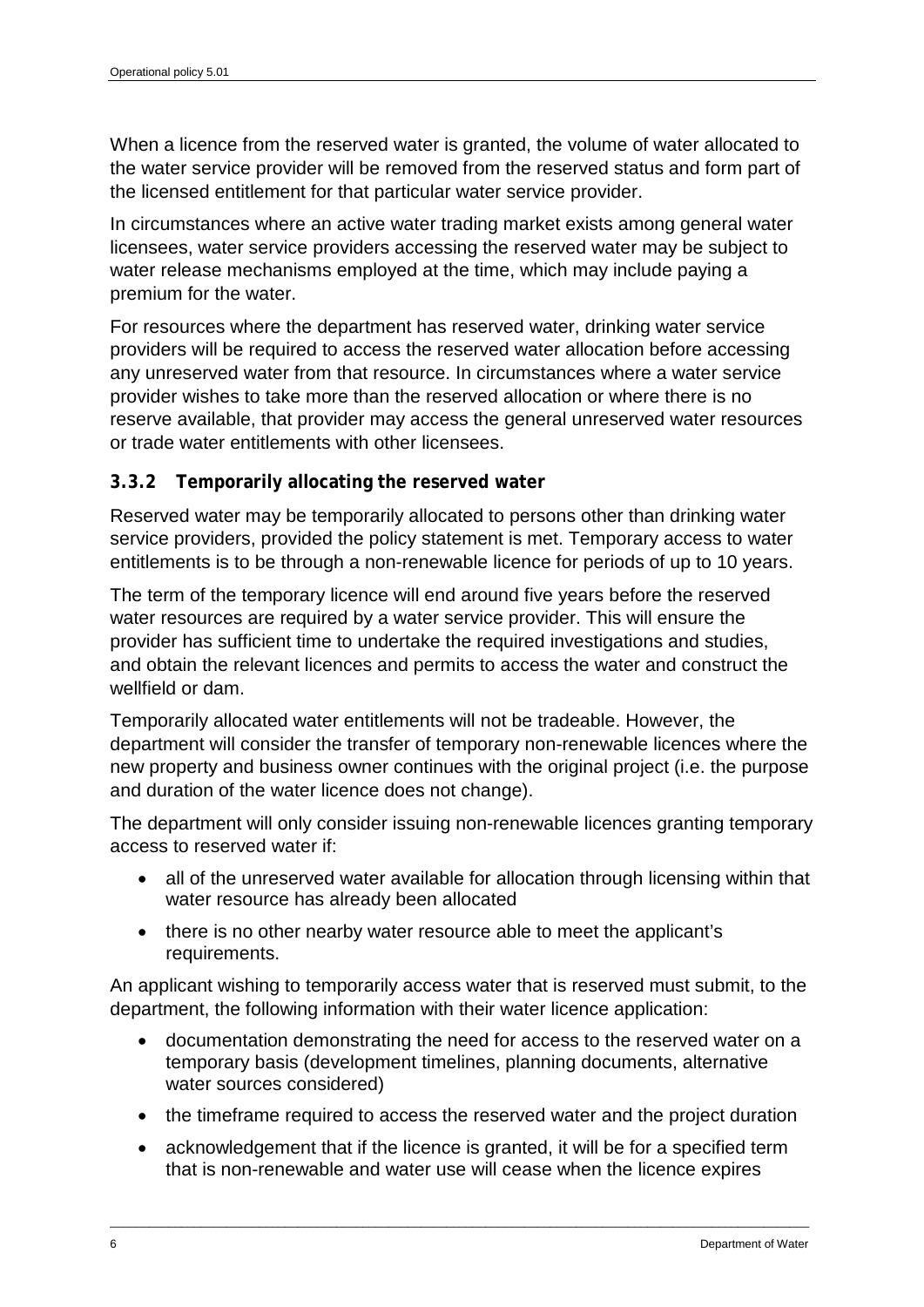(for developments with the potential to continue beyond the term of the temporary licence, the applicant would need to access alternative water sources where available or trade existing water entitlements)

• any documents, studies or investigations required by the department as part of the licence assessment process.

If the water is to be taken from within a public drinking water source area, the applicant must also satisfy the requirements of the relevant public drinking water source protection plan to ensure the intended use will not result in unacceptable impacts on the quality of the water resource. In such cases, the department may impose specific monitoring and reporting requirements through appropriate licence conditions. If conditions are breached, or the temporary licensee adversely affects the water resource or the water quality, the department may amend, suspend, or cancel the water licence.

Examples of temporary uses for reserved water may include, but are not limited to:

- short-term dewatering
- infrastructure construction projects
- land planning developments
- establishing new short-term irrigation development.

### <span id="page-12-0"></span>3.4 Reviewing the reserved water resources

The department will review the water reserved for future drinking water supplies when:

- water allocation plans are reviewed
- growth-demand scenarios are significantly amended
- additional hydrological or hydrogeological information is obtained
- major developments are initiated.

Changes to allocation limits and water reserves are usually undertaken as part of the water allocation plan process. The department will announce when allocation limits or reserves are amended, and the commencement date that those changes take effect.

The department may reduce the volume of water reserved from a specific water resource, or remove the reserved water, if:

- the reserves are no longer required by drinking-water service providers
- the water quality of the reserved water has deteriorated and the water can no longer be used for the purpose it was originally reserved for
- allocation limits have decreased (i.e. the total volume of water available for consumptive use decreases) or water resources become over-allocated.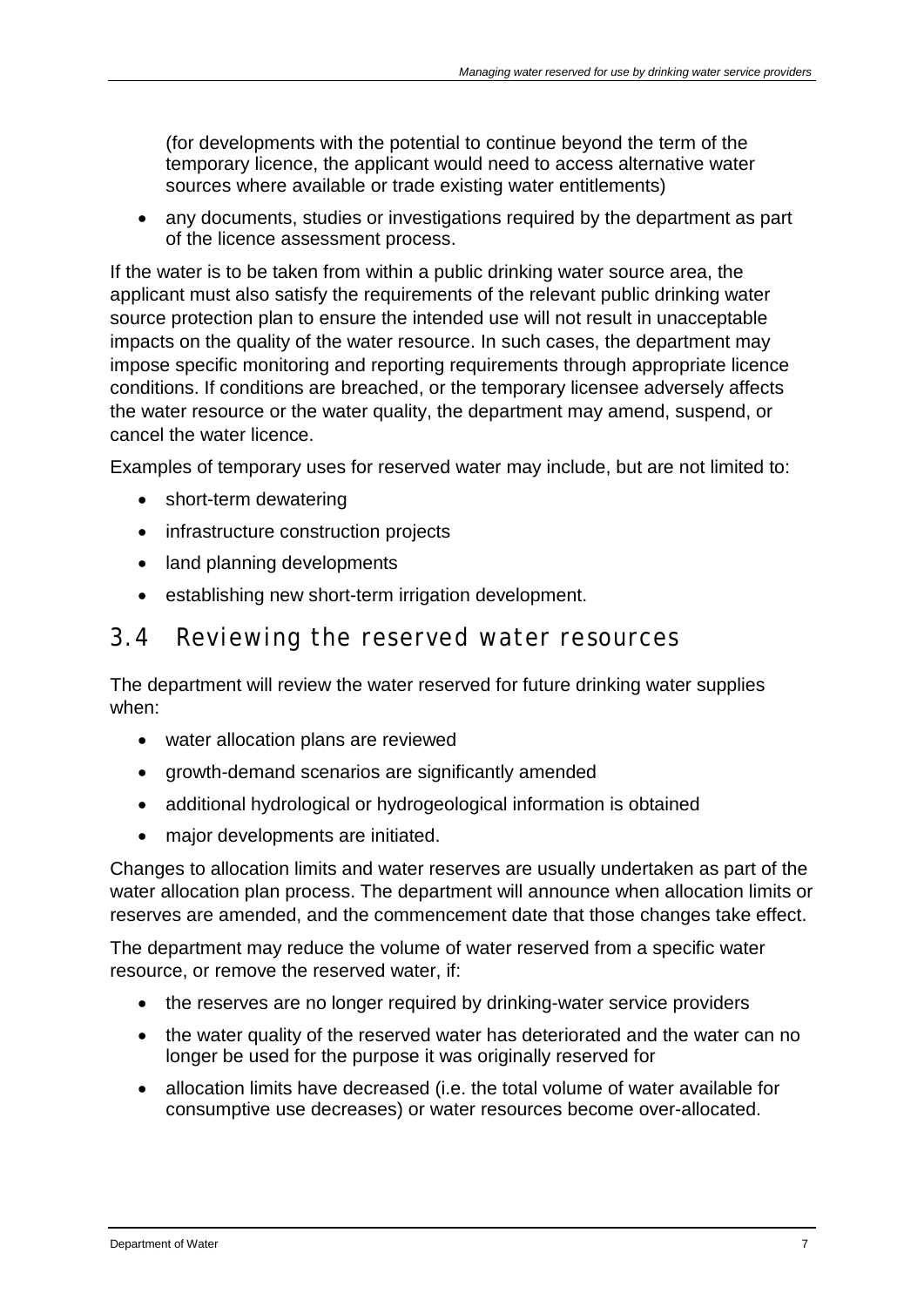If the department reduces or removes the volume of water reserved, the water may become available to licence applicants for general consumptive use, through the department's water release mechanisms employed at that time.

### <span id="page-13-0"></span>3.5 Protecting water reserved for future use

Water reserved for future drinking water use must be protected from potential contamination to maintain its value to the community. The degree of susceptibility of a water resource to potential contamination will be a key consideration when identifying the resources to be reserved.

Public drinking water source areas and water source protection plans, developed in consultation with the community, local and state government authorities, provide protection for the quality of water taken for drinking purposes. Refer to the appendix for further details.

When the location of wellfields and individual production bores are better known, protection area boundaries can be refined using more rigorous scientific methods that accurately identify the areas that contribute groundwater flow to proposed production bores. The drinking water service provider will generally be responsible for undertaking this work.

The department will aim to protect vulnerable resources through the land planning process, by restricting land development over the areas where reserved water is susceptible to contamination and informing planning agencies of PDWSAs to ensure they are considered when preparing schemes, strategies, plans and major development proposals.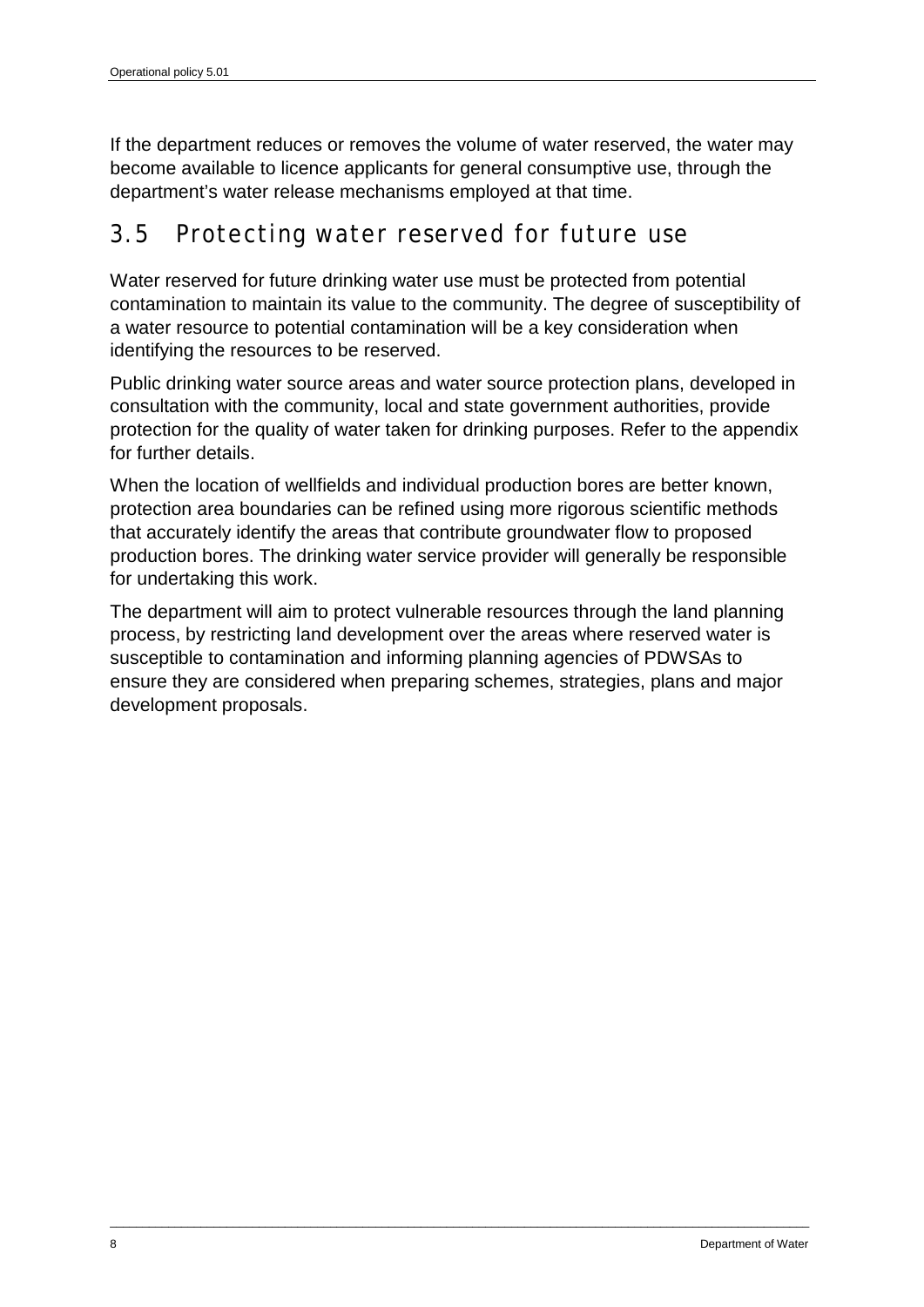## <span id="page-14-0"></span>4 Review

This policy will be reviewed five years from the publication of this document. The policy may be reviewed sooner if significant changes (such as the introduction of new water management legislation or new water management initiatives) warrant an amendment of this policy.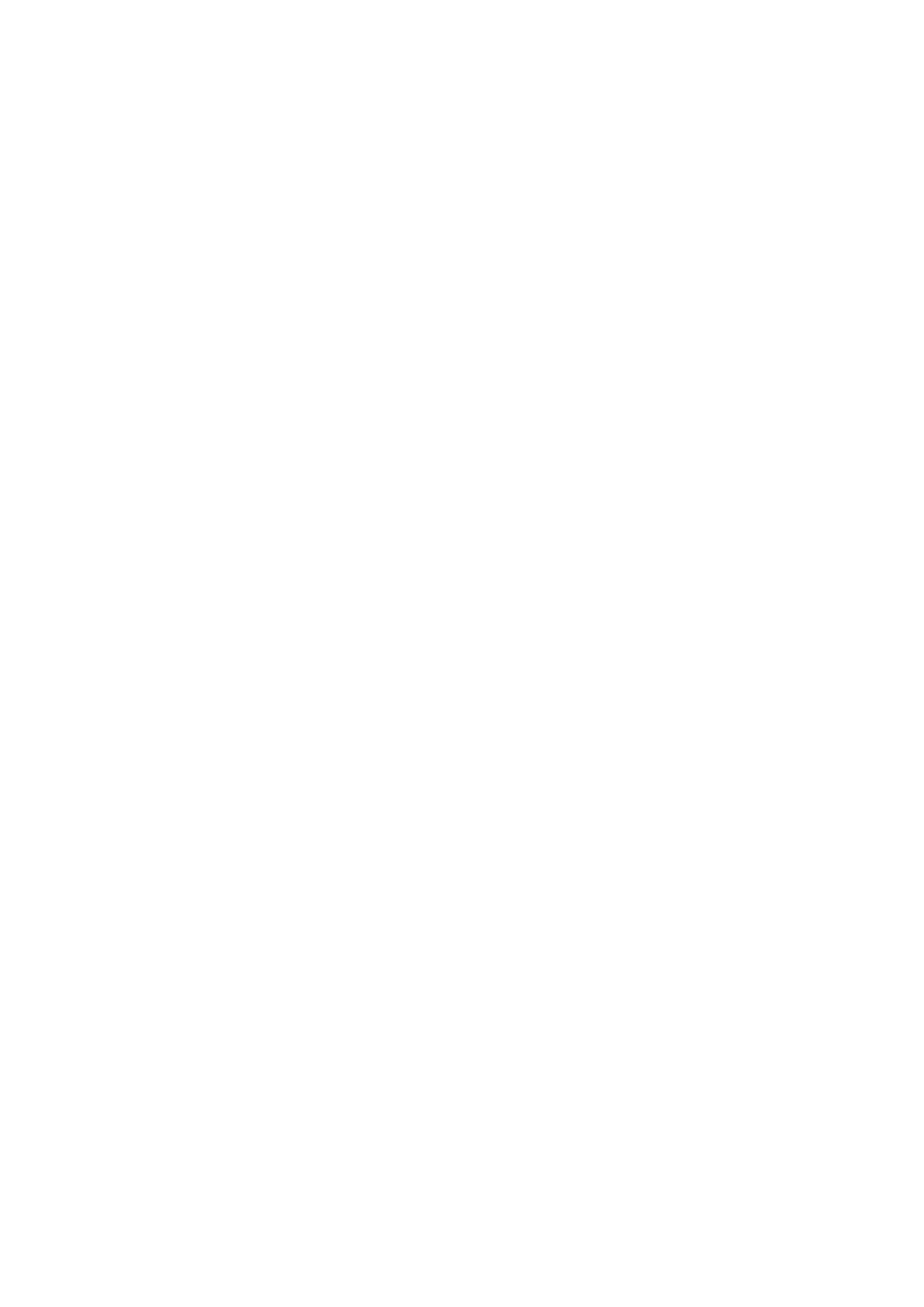# <span id="page-16-0"></span>Appendix

Public drinking water sources

Public drinking water source area is the name given to any area proclaimed to manage and protect a water source used for community drinking water supplies.

PDWSAs include underground water pollution control areas, water reserves and catchment areas administered under the provisions of the *Metropolitan Water Supply, Sewerage and Drainage Act 1909* or the *Country Areas Water Supply Act 1947*.

For online information on the location of PDWSAs, see [<www.water.wa.gov.au>](http://www.water.wa.gov.au/) and select Tools & data > Maps and atlases > Geographic data atlas, then open Environment > Public drinking water source areas.

For land planning and development purposes, three priority areas (P1, P2 and P3) have been defined for use within PDWSAs. They are assigned based on the strategic land and water value zoning, tenure, and current and approved land uses.

Priority areas are each managed with a different objective to provide for effective protection of the water resource. P1, P2 and P3 areas are assigned in drinking water source protection plans or land use and water management strategies*.* Those documents are prepared in consultation with government agencies, landowners, industry and the community.

P1 areas are defined to ensure that there is *no degradation* of the water source. These areas are declared over land where the provision of high quality drinking water for public use is the prime beneficial land value. P1 areas typically cover land under state agency control. P1 areas are managed in accordance with the principle of *risk avoidance* and so most land development and activity is normally opposed.

P2 areas are defined to ensure that there is *no increased risk of pollution* to the water source once a source protection plan has been published. These areas are declared over land where low intensity development (such as rural use) already exists. Protection of public water supply sources is a high priority in these areas. P2 areas are managed in accordance with the principle of *risk minimisation*, and so restricted intensity development (with management conditions) and activities with a low contamination risk are accepted.

P3 areas are defined to *manage the risk of pollution* to the water source. These areas are declared over land where public water supply sources must coexist with other land uses such as residential, commercial and light industrial development. Protection of P3 areas is achieved through management measures defined via environmental guidelines (such as notes) or via site-specific conditions that limit the contamination risk to water resources from the land use or activity. If, however, the water source becomes significantly contaminated, then water supplied from P3 sources may need to be treated or an alternative water source found.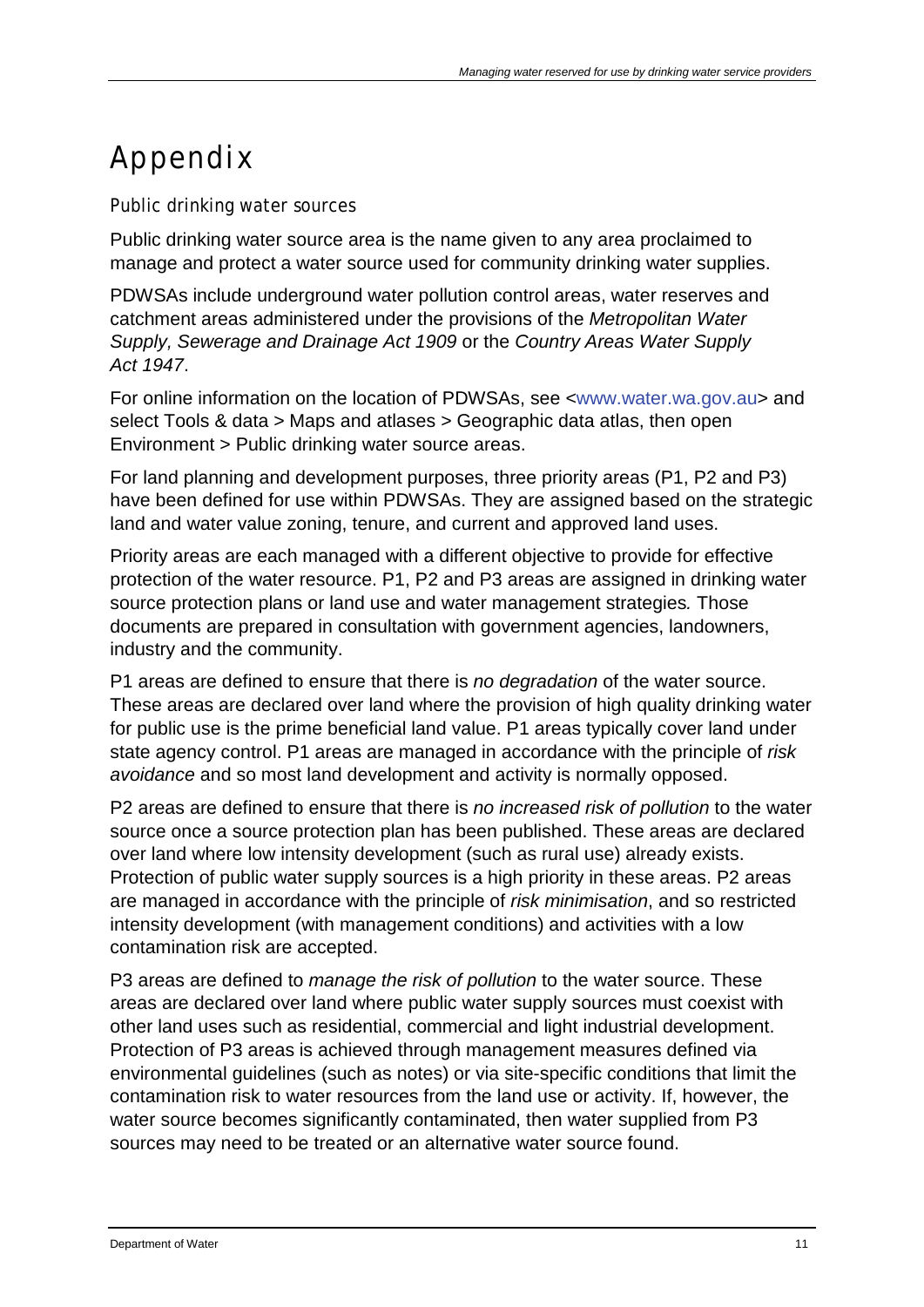Protection zones are also defined close to the point where drinking water is harvested or stored. Additional constraints apply to activities in these zones, to safeguard the area immediately surrounding these vulnerable water sources. These zones are known as *wellhead protection zones* (WHPZ) and *reservoir protection zones (RPZ)*.

WHPZ are assigned within the immediate surrounds of water production wells and special land use restrictions apply. In these zones, groundwater moves rapidly towards wells due to aquifer depressurisation from pumping. Any contamination leaching from the ground surface could rapidly migrate into scheme water supplies (before effective remedial action could occur). In sedimentary basins, WHPZ are usually circular, with a radius of 500 metres in P1 areas and 300 metres in P2 and P3 areas. These zones do not extend outside PDWSA boundaries.

RPZ are defined over and around public water supply reservoirs or pipe-heads. Special access and land use restrictions apply. The aim is to restrict the likelihood of contaminants being deposited or washing into water sources following rainfall. RPZ within state controlled land cover an area of up to two kilometres from the reservoir top water level.

For additional explanatory information on PDWSAs, see this department's water quality protection note 25, *Land use compatibility in public drinking water source areas*, and note 36, *Protection of public drinking water source areas – an overview*.

#### *Buffers to water supply sources*

Operational areas (where compatible) should have minimum vegetated separation distances to the full supply level of reservoirs, their primary feeder streams and production bores used as a source of drinking water. Buffer assignment advice is provided in the department's water quality protection note 6, *Vegetated buffers to sensitive water resources*.

#### *Clearing control catchments*

Special controls on vegetation clearing for salinity management purposes are provided in part IIA of the *Country Areas Water Supply Act 1947.*

Those controls apply in the Wellington Dam, Harris River Dam, Mundaring Weir and Denmark River catchment areas and the Kent River and Warren River water reserves. Details on clearing controls may be obtained from the department's regional offices, see [<www.water.wa.gov.au>](http://www.water.wa.gov.au/) and select Contact us.

#### *Land development and activities in PDWSAs*

The department restricts land development over areas where water resources may be used for future drinking water supply, through public water source protection plans and associated land planning zones. Those restrictions protect the water reserves from possible contamination, ensuring the water quality does not deteriorate and the value of the reserved water to the community is maintained. For more information on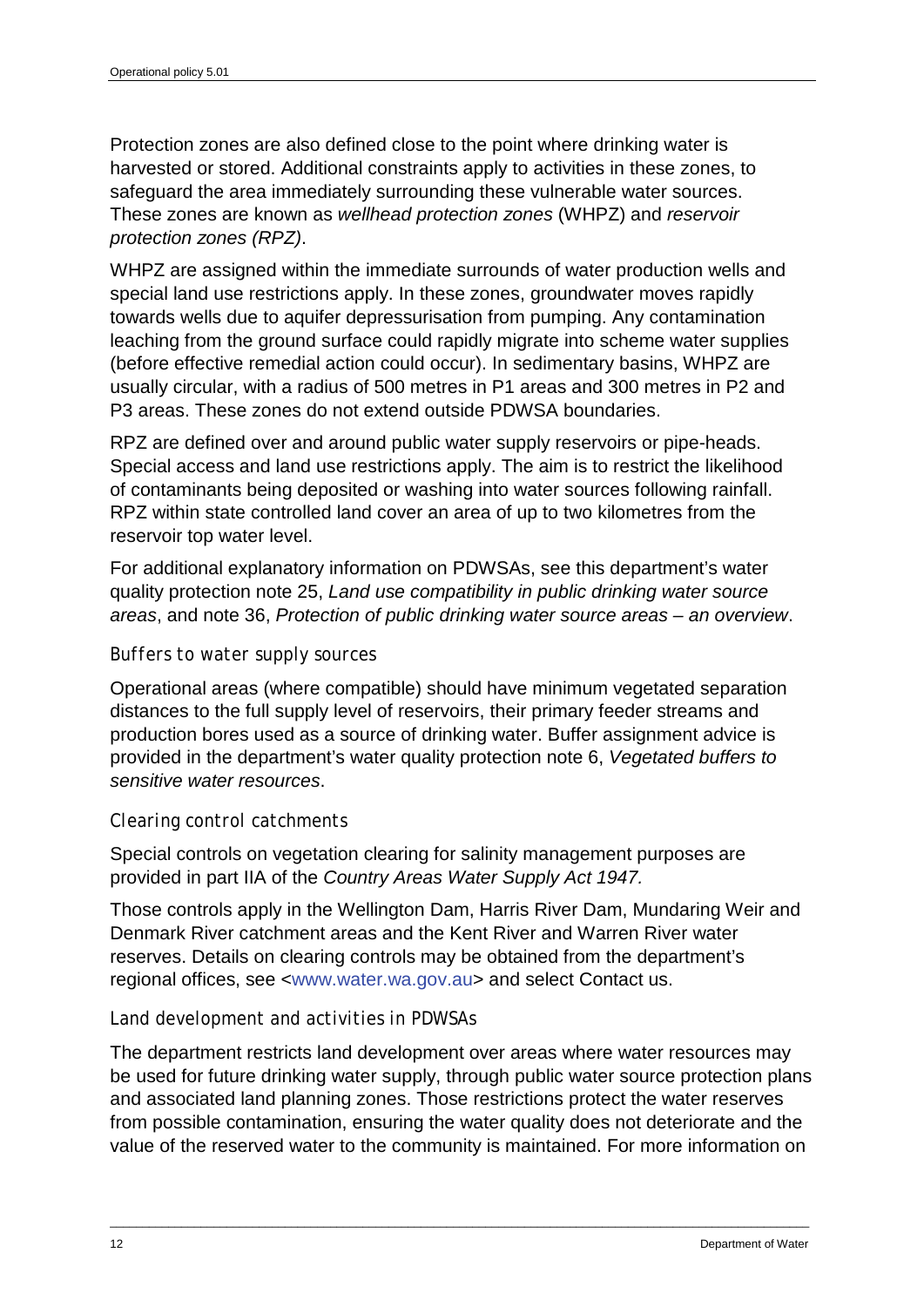public drinking water source areas and their related plans refer to the department's website [<www.water.wa.gov.au>](http://www.water.wa.gov.au/) Managing our water > Drinking water.

The potential for contamination must be identified and, if appropriate, investigated. Programs are recommended for the ongoing management of the resource, to ensure water quality is maintained. Land use activities are controlled through legislation, local by-laws and the planning process via a Statement of Planning Policy (SPP) for public drinking water sources.

Any proposed new or expanded activities that could affect drinking water sources should be referred to this department's relevant regional office for assessment and written response. The development proposal may be approved (with or without conditions) or rejected due to a policy conflict or inadequate protective measures to safeguard the water source. Additional relevant information may be sought prior to making a decision. To aid environmental approval, operators should demonstrate that under all operating conditions, materials and processes used on-site do not pose a significant contamination risk to the local waters.

Where land use activities were approved and established before the implementation of a source protection plan or strategy, this department encourages the operators of non-conforming activities to ensure they progressively improve environmental management facilities and practices to minimise the risk to water resources.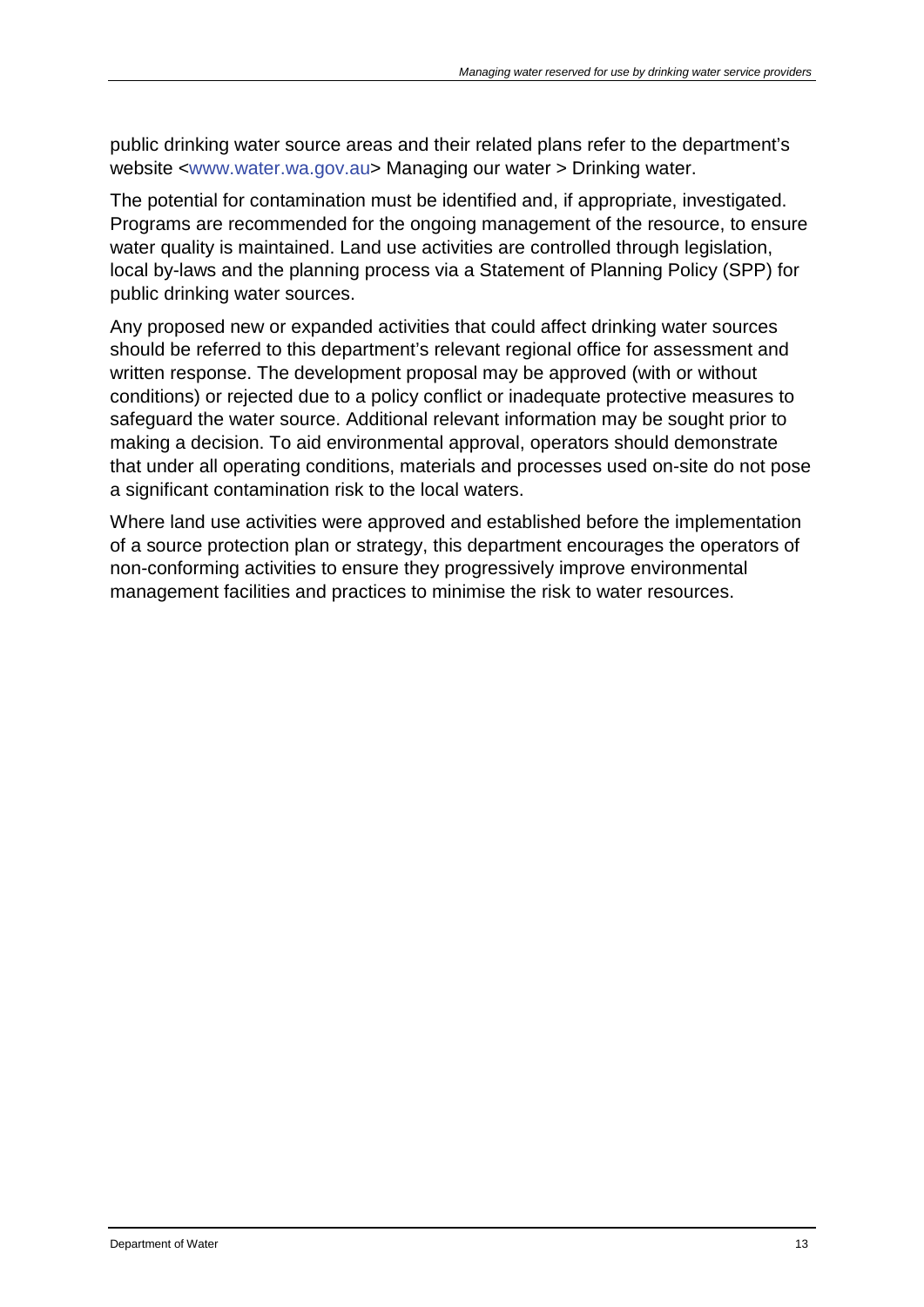# <span id="page-19-0"></span>Glossary

| allocation limit                     | refers to the volume of water that can be harvested each year<br>from a water resource with acceptable impacts.                                                                                                                                                                                                                                                       |
|--------------------------------------|-----------------------------------------------------------------------------------------------------------------------------------------------------------------------------------------------------------------------------------------------------------------------------------------------------------------------------------------------------------------------|
| aquifer                              | means a geological formation or group of formations capable of<br>receiving, storing and transmitting significant quantities of water.                                                                                                                                                                                                                                |
| beneficial use                       | refers to the current or future uses for a water resource that have<br>priority over other potential uses because of their regional<br>significance to the community.                                                                                                                                                                                                 |
| bore                                 | means a specific type of well that accesses groundwater,<br>generally a small diameter well.                                                                                                                                                                                                                                                                          |
| confined<br>aquifer                  | refers to an aquifer that is confined between shale, siltstone or<br>clay beds and therefore contains water under pressure.                                                                                                                                                                                                                                           |
| ecological<br>water<br>requirements  | are the water regimes needed to maintain the water-dependent<br>ecosystems at a low level of risk.                                                                                                                                                                                                                                                                    |
| environment                          | means livings things, their physical, biological and social<br>surrounding and interactions between all of these.                                                                                                                                                                                                                                                     |
| environmental<br>water<br>provisions | are the water volumes provided to maintain the environment,<br>including the social and cultural requirements, as a result of the<br>water allocation decision-making process. Environmental water<br>provisions take into account the ecological, social, cultural and<br>economic impacts. They may meet, in part or in full, the<br>ecological water requirements. |
| groundwater                          | refers to the water that occurs in pore spaces and fractures in<br>rocks beneath the ground surface                                                                                                                                                                                                                                                                   |
| groundwater<br>area                  | is an area proclaimed under section 26B of the Rights in Water<br>and Irrigation Act 1914.                                                                                                                                                                                                                                                                            |
| policy                               | refers to a position that is not directly supported by any<br>legislation, but has been adopted by the Department of Water as<br>its position when assessing developments.                                                                                                                                                                                            |
| trade                                | where an entitlement is permanently traded to another person<br>and the water will be taken from another location. An example is<br>where a licensee sells their water entitlement to another person<br>who will take the water from a different location and possibly use<br>it for a different purpose.                                                             |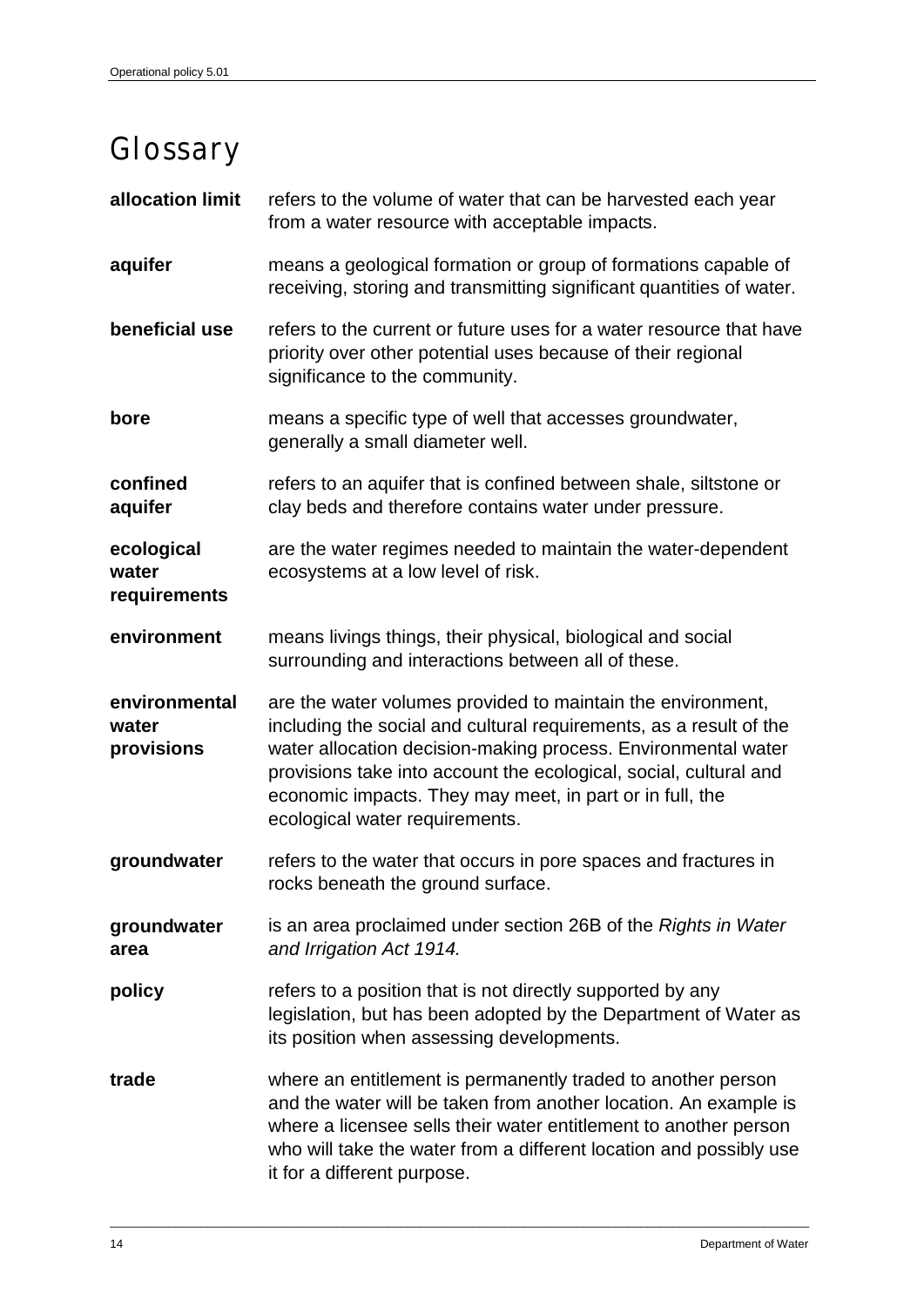| transfer                                               | where an entitlement is permanently transferred to another<br>person but the water will be taken from the same location. An<br>example of a transfer is when a licensee sells their property<br>operation (e.g. market garden) together with the water<br>entitlement to another person who will continue with the<br>operation.                                  |
|--------------------------------------------------------|-------------------------------------------------------------------------------------------------------------------------------------------------------------------------------------------------------------------------------------------------------------------------------------------------------------------------------------------------------------------|
| water<br>entitlement                                   | refers to the volume of water that can be harvested, under a<br>licence, each year from a water resource.                                                                                                                                                                                                                                                         |
| water<br>entitlement<br>transaction                    | is the term used to describe the ability of a licence holder to<br>trade, transfer, or form an agreement (i.e. transact) for all or<br>part of the licensed entitlement, to be taken by another person.<br>In most cases this involves a monetary exchange, although in<br>some instances transfers may occur without recompense<br>(e.g. for a deceased estate). |
| water<br><b>resources</b><br>management<br>unit (WRMU) | refers to a defined area and aquifer or stream from which water is<br>abstracted. A defined area may have a number of WRMUs, e.g.<br>multiple aquifers. This is the base unit of allocation planning and<br>will usually define the area within which a trade, transfer, or an<br>agreement may occur.                                                            |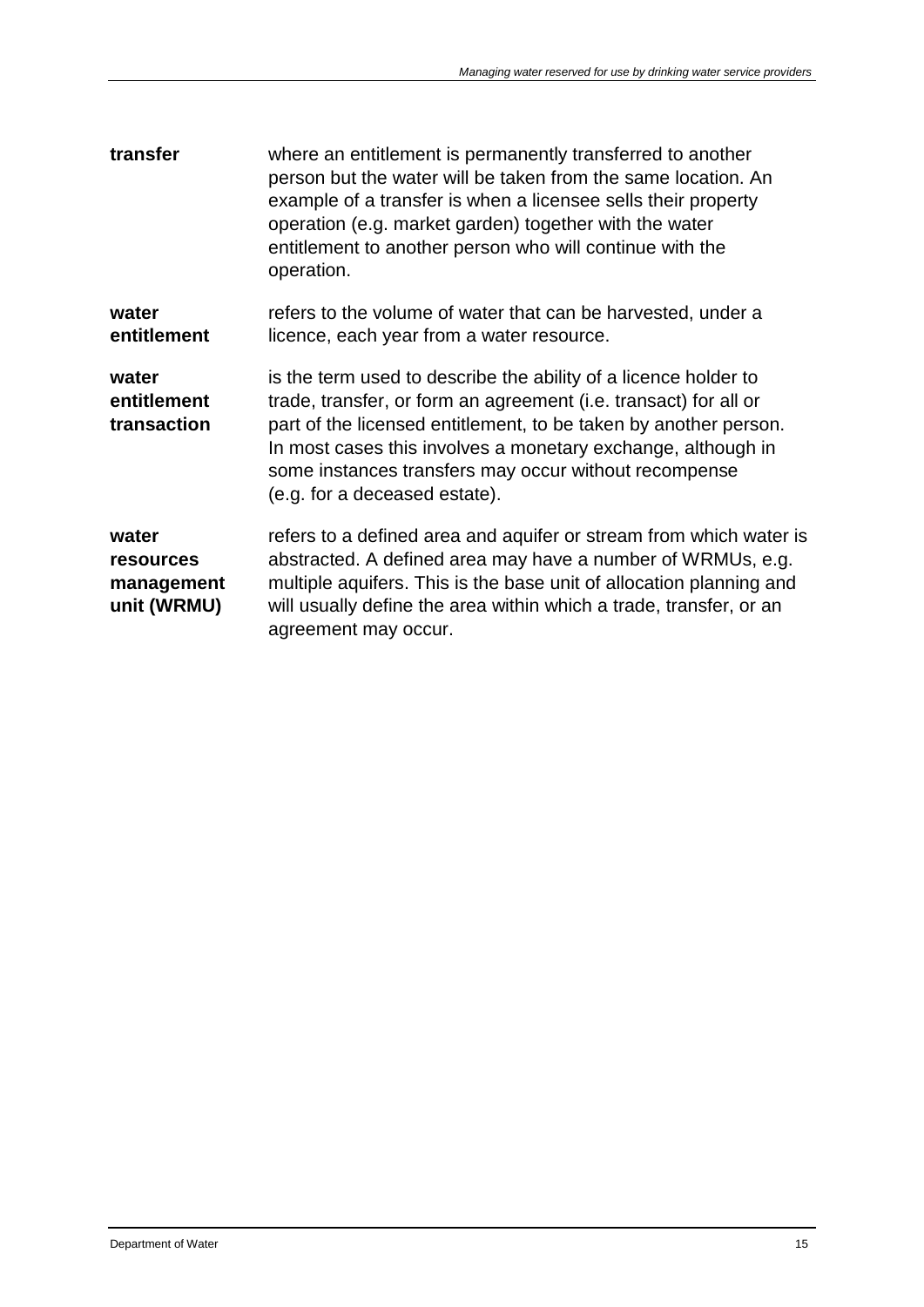## <span id="page-21-0"></span>References

- Agriculture and Resource Management Council of Australia and New Zealand 2000, *Australian guidelines for water quality monitoring and reporting*, National water quality management strategy no. 7, Agriculture and Resource Management Council of Australia and New Zealand, Canberra, October.
- Department of Water 2006, *Nutrient and irrigation management plans*, Water quality protection note no. 33, July.
- Department of Water 2008, *Strategic policy 2.03 Managing unlicensed groundwater use*, Department of Water, Perth, October.
- Department of Water 2009, *Operational policy 1.2 – Water conservation/efficiency plans*, Department of Water, Perth, November.
- Department of Water 2009, *Operational policy 5.11 – Timely submission for required further information,* Department of Water, Perth, November.
- Department of Water 2009, *Operational policy 5.12 Hydrogeological reporting associated with a groundwater well licence*, Department of Water, Perth, November.
- Department of Water 2010, *Operational policy 5.05 Giving an undertaking to grant a licence or a permit under the Rights in Water and Irrigation Act 1914*, Department of Water, Perth, February.
- Department of Water 2010, *Operational policy 5.08 Use of operating strategies in the water licensing process*, Department of Water, Perth, March.
- Department of Water 2010, *Operational policy 5.13 – Water entitlement transactions for Western Australia*, Department of Water, Perth, February.
- Department of Water, *Water quality protection note 36, Protection of drinking water source areas – an overview*, Department of Water, Perth.
- Government of Western Australia, *Rights in Water and Irrigation Act 1914,* State Law Publisher, Perth.
- Government of Western Australia, Rights in Water and Irrigation Regulations 2000*,*  State Law Publisher, Perth.
- Government of Western Australia 2003, *A state water strategy for Western Australia – securing our water future*, Government of Western Australia, Perth.
- National Health and Medical Research Council 1996, *Australian drinking water guidelines,* National Health and Medical Research Council, Canberra.
- Water and Rivers Commission 1998, *Water reform in Western Australia Proposed water allocation planning system and tradeable water entitlement structure for Western Australia*, Water resources report series no. 3, Water and Rivers Commission, Perth.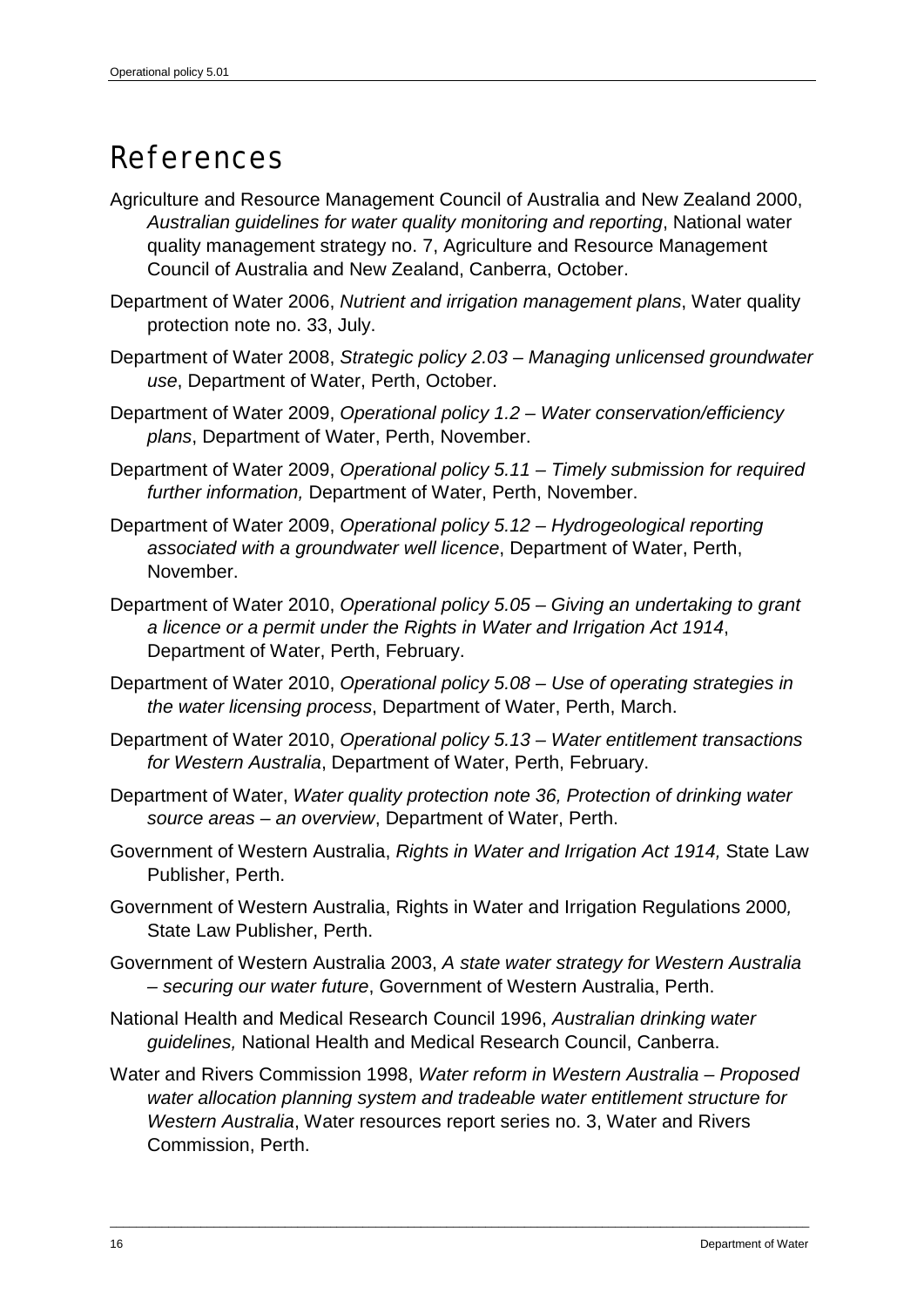- Water and Rivers Commission 2000, *Statewide policy no. 3 Policy statement on sharing water*, Statewide policy series no. 3, Water and Rivers Commission, Perth, May.
- Water and Rivers Commission 2001, *Water WA, 2001 A state of water resources report for WA*, Water and Rivers Commission, Perth.
- Water and Rivers Commission 2002, *Statewide policy no. 5 – Environmental water provisions policy for Western Australia*, Water and Rivers Commission, Perth, December.
- Water and Rivers Commission 2002, *Water quality protection note 25 Land use compatibility in public drinking water source areas*, Water and Rivers Commission, Perth, October.
- Water and Rivers Commission 2003, *Reserving and protecting water resources for future use in Western Australia*, Water and Rivers Commission, Perth.
- Water Authority of Western Australia 1990, *General principles and policy for groundwater licensing in Western Australia*, Water Authority of Western Australia, Perth.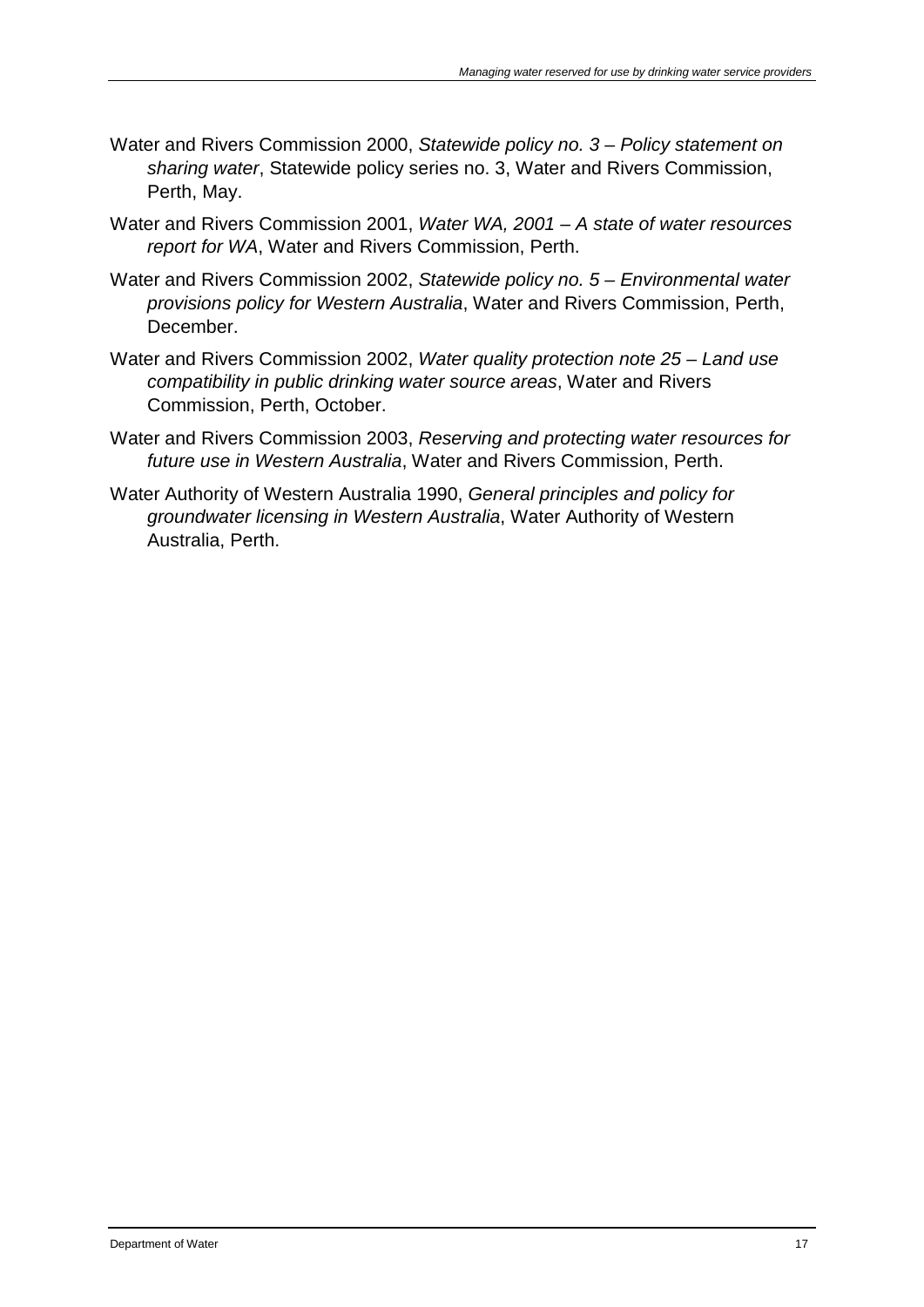## <span id="page-23-0"></span>Regional enquiries

Please direct any enquiries relating to the implementation of this policy or to management of water resources in the regions to the following regional offices:

\_\_\_\_\_\_\_\_\_\_\_\_\_\_\_\_\_\_\_\_\_\_\_\_\_\_\_\_\_\_\_\_\_\_\_\_\_\_\_\_\_\_\_\_\_\_\_\_\_\_\_\_\_\_\_\_\_\_\_\_\_\_\_\_\_\_\_\_\_\_\_\_\_\_\_\_\_\_\_\_\_\_\_\_\_\_\_\_\_\_\_\_\_\_\_\_\_\_\_\_\_\_\_\_\_\_\_\_

Kimberley Region 27 Victoria Highway Kununurra WA 6743 Telephone +61 8 9166 4100 Facsimile +61 8 9168 3174

Pilbara Region Lot 4608 Cherratta Road Karratha WA 6714 Telephone +61 8 9144 2000 Facsimile +61 8 9144 2610

South Coast Region 5 Bevan Street Albany WA 6330 Telephone +61 8 9842 5760 Facsimile +61 8 9842 1204

South West Region 35–39 McCombe Road Halifax WA 6231 Telephone +61 8 9726 4111 Facsimile +61 8 9726 4100 Swan Avon Region 7 Ellam Street Victoria Park WA 6100 Telephone +61 8 6250 8000 Facsimile +61 8 6250 8050

Kwinana Peel Region 107 Breakwater Parade Mandurah WA 6210 Telephone +61 8 9550 4222 Facsimile +61 8 9581 4560

Mid West Gascoyne Region 94 Sanford Street Geraldton WA 6530 Telephone +61 8 9965 7400 Facsimile +61 8 9964 5983